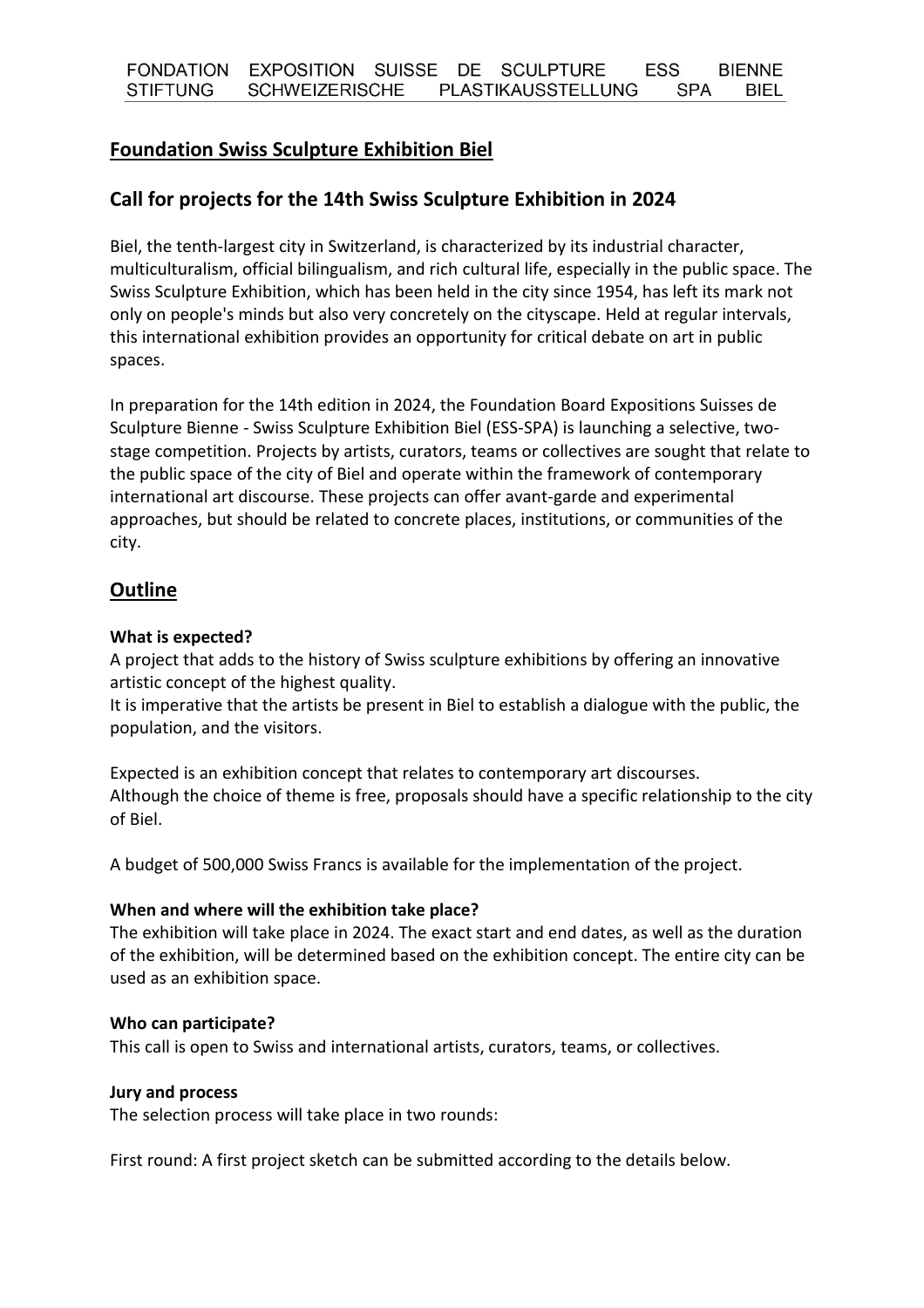Second round: A jury of seven members will select 3 to 5 projects to be further developed (according to the details below) and finally determine a winning project to be realized. The projects invited for the second round will receive a contribution of 3,000 Swiss Francs each.

Members of the Jury:

Professional members:

Dr. Céline Eidenbenz, Curator Aargauer Kunsthaus Prof. Dr. Sabine Gebhardt Fink, Professor of Contemporary Art and Freelance Curator, Lucerne University of Applied Sciences and Arts Samuel Herzog, Freelance Journalist Dr. Donatella Bernardi, Multidisciplinary Artist and Director of the Maison Rousseau et Littérature

Non-professional members:

Stéphanie Mérillat, President of the Fondation Serge Mérillat, Biel Céline Guibat, Member of the Foundation Board ESS-SPA Laura Kingsley, Member of the Foundation Board ESS-SPA

# **Call for Projects: Conditions and Selection Criteria**

#### **First round, pre-selection**

A concise and clear presentation of the project, the exhibition concept and the qualifications of the people involved is expected. The application documents should be a PDF file in A4 format (max. 20 pages) and contain the following information:

- Title of the exhibition
- Project proposal in text form, including information on how the presence of the artists of the team/collective will be ensured in Biel (max. 2 A4 pages).
- Illustrations of the project proposal (sketch, drawing, collage, etc.), (max. 4 A4 pages).
- Composition of the collective/team in short form (max. 1 A4 page).
- Curriculum vitae of the artists, curators, teams or collectives (max. 2 A4 pages).
- Information on knowledge of the Swiss art scene (max. 1 A4 page).
- References, short photo documentation of realized projects (max. 10 A4 pages).
- Indicative budget (max. 1 A4 page).

Interested parties who would like to submit a project have the possibility of asking questions by e-mail to [info@ess-spa.ch.](info@ess-spa.ch) The answers to all questions will be published together on the website of the ESS-SPA Foundation [\(www.ess-spa.ch\)](http://www.ess-spa.ch/) by the deadlines indicated below.

### **Criteria for the evaluation of the first round**

The following elements will be considered by the jury:

- Artistic quality of the project
- Relevant connection with the city of Biel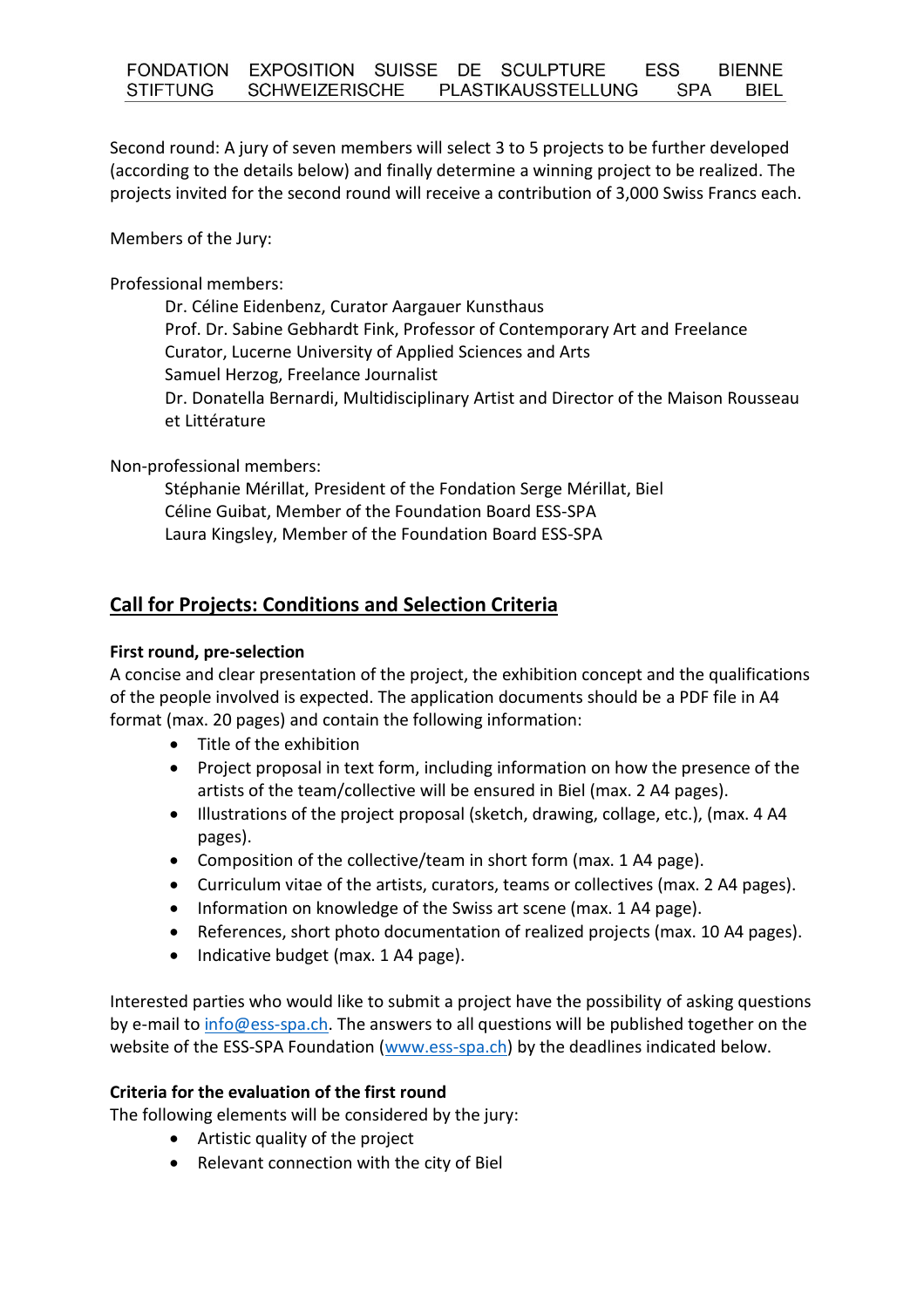- Contemporary artistic and curatorial discourse in relation to Biel and its urban public space.
- Feasibility of the project, realistic implementation within budgetary and time constraints.
- Qualification of the artists, curators, teams, or collectives.
- Knowledge of the Swiss art scene

After the first round, 3 to 5 projects will be selected and invited to continue the work in the second round. Each of these projects will receive a lump sum of 3,000 Swiss francs to cover any costs.

## **Second round, further development of 3 to 5 projects**

The projects selected for the second round must submit the following documents:

- Detailed concept (max. 12 A4 pages).
- Biographical information on the participating artists, teams, and collectives.
- Submission of a detailed budget of 500,000 Swiss francs (including all fees, rental, production, permits, transport, communication, insurance, printing costs, etc.).
- Visual material, sketches, illustrations, mock-ups, possibly models.
- Schedule for implementation
- References and links

## **Criteria for the evaluation of the second round**

The following elements will be considered by the jury:

- Contemporary artistic potential of the exhibition concept regarding the public space of the city of Biel.
- Ability of the team to deal with a topic of contemporary art discourse in the urban space.
- Knowledge of and connections to the Swiss art scene.
- Communication, legibility, and ability to address a wide international and local audience.
- Soundness of the budget of CHF 500,000, (including all expenses, fees, rent, production, permits, transportation, communication, insurance, printing, etc.).

# **Implementation of the winning project**

The overall responsibility for the exhibition lies with the ESS-SPA Foundation. The winning project will be implemented in close cooperation with the latter. The exact budget will be determined after the jury's decision, and a contract will be drawn up and confirmed with the winner or winners of the winning project. The ESS-SPA Foundation is responsible for keeping the budget.

The ESS-SPA Foundation helps in the production and management of the exhibition. Specifically, it makes contributions outside the project-specific budget in the following areas: Support in the implementation, coordination and contacting authorities, obtaining permits, setting and checking deadlines, monitoring the budget.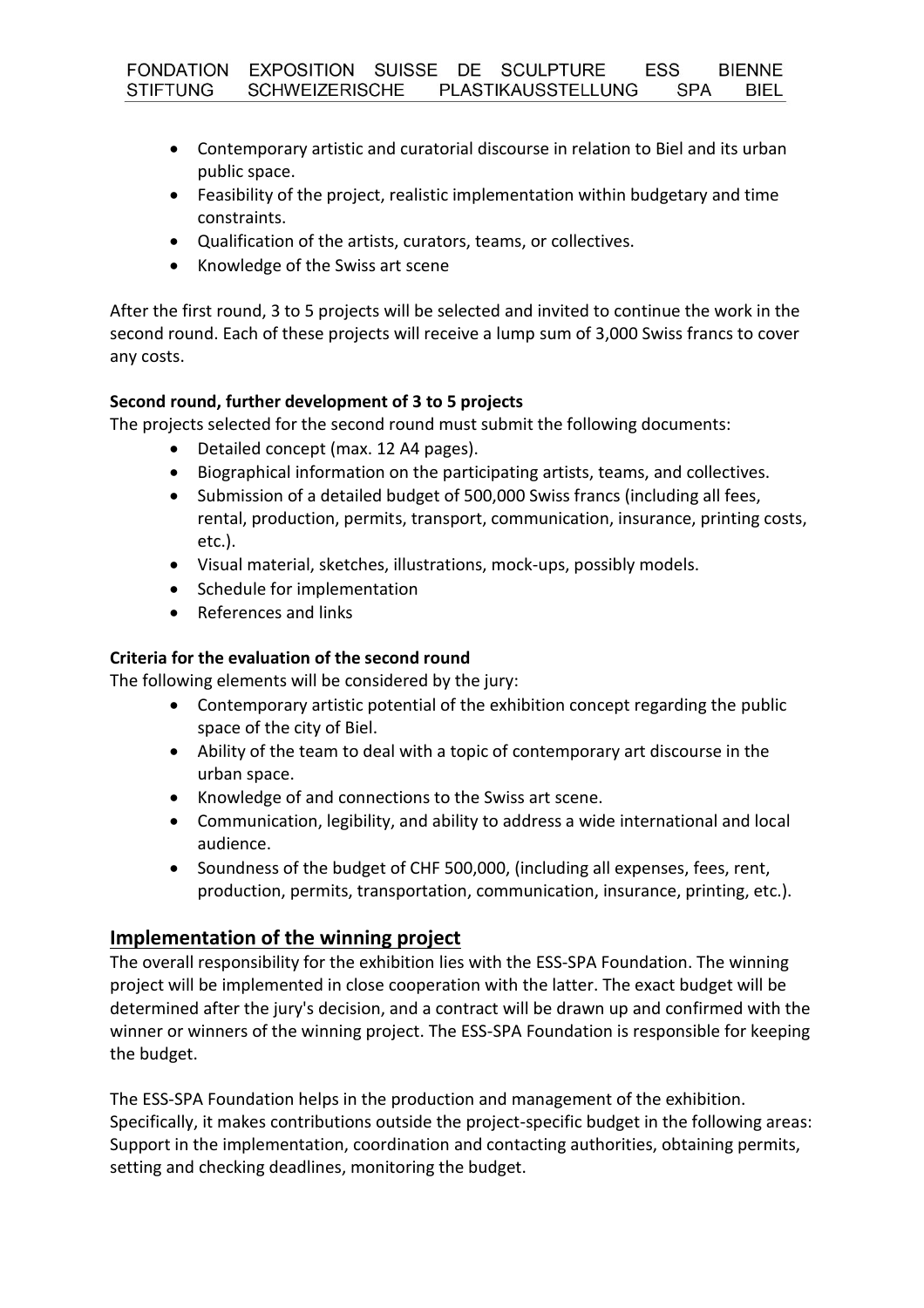The ESS-SPA Foundation reserves the following rights:

A. The exhibition may be postponed or resized until its funding is secured. B. The exhibition may be postponed or canceled in case of events such as a pandemic or other cases of force majeure. C. In the case of the sale of artworks, a contract must be concluded between the ESS-SPA Foundation and the artist(s) within the framework of the legal provisions on copyright. The modalities must be clearly specified therein. D. With regard to copyright, the legal provisions of Switzerland shall apply. E. The ESS-SPA Foundation, in collaboration with the author(s), the artist(s), is responsible for the communication and promotion of the project.

#### **Deadlines:**

| Start of the call for projects (on ess-spa.ch):                                                                                               | April 11th, 2022                             |
|-----------------------------------------------------------------------------------------------------------------------------------------------|----------------------------------------------|
| Deadline for submission of questions (by e-mail: info@ess-spa.ch):<br>(Questions can be submitted continuous and will be answered continuous) | August 21th, 2022                            |
| Publication of all answers to the questions (on ess-spa.ch):                                                                                  | August 26th, 2022                            |
| <b>First round</b>                                                                                                                            |                                              |
| Deadline for submission of projects (on www.inscription.ess-spa.ch):                                                                          | Sept. 19th, 2022                             |
| Evaluation of the submitted projects by the jury:                                                                                             | October 26th, 2022<br>(October 31st, 2022)   |
| Information of the candidates:                                                                                                                | November 4th, 2022                           |
| <b>Second round</b>                                                                                                                           |                                              |
| Start of the second round:                                                                                                                    | November 4th, 2022                           |
| Deadline for submission of projects:                                                                                                          | February 10th, 2023                          |
| Presentation of the projects to the jury:                                                                                                     | February 22nd, 2023                          |
| Evaluation of the projects by the jury:                                                                                                       | February 22nd, 2023<br>(February 27th, 2023) |
| Information of the applicants and announcement of the selected project: March 13th, 2023                                                      |                                              |

Implementation of the selected project starts: March 13th, 2023